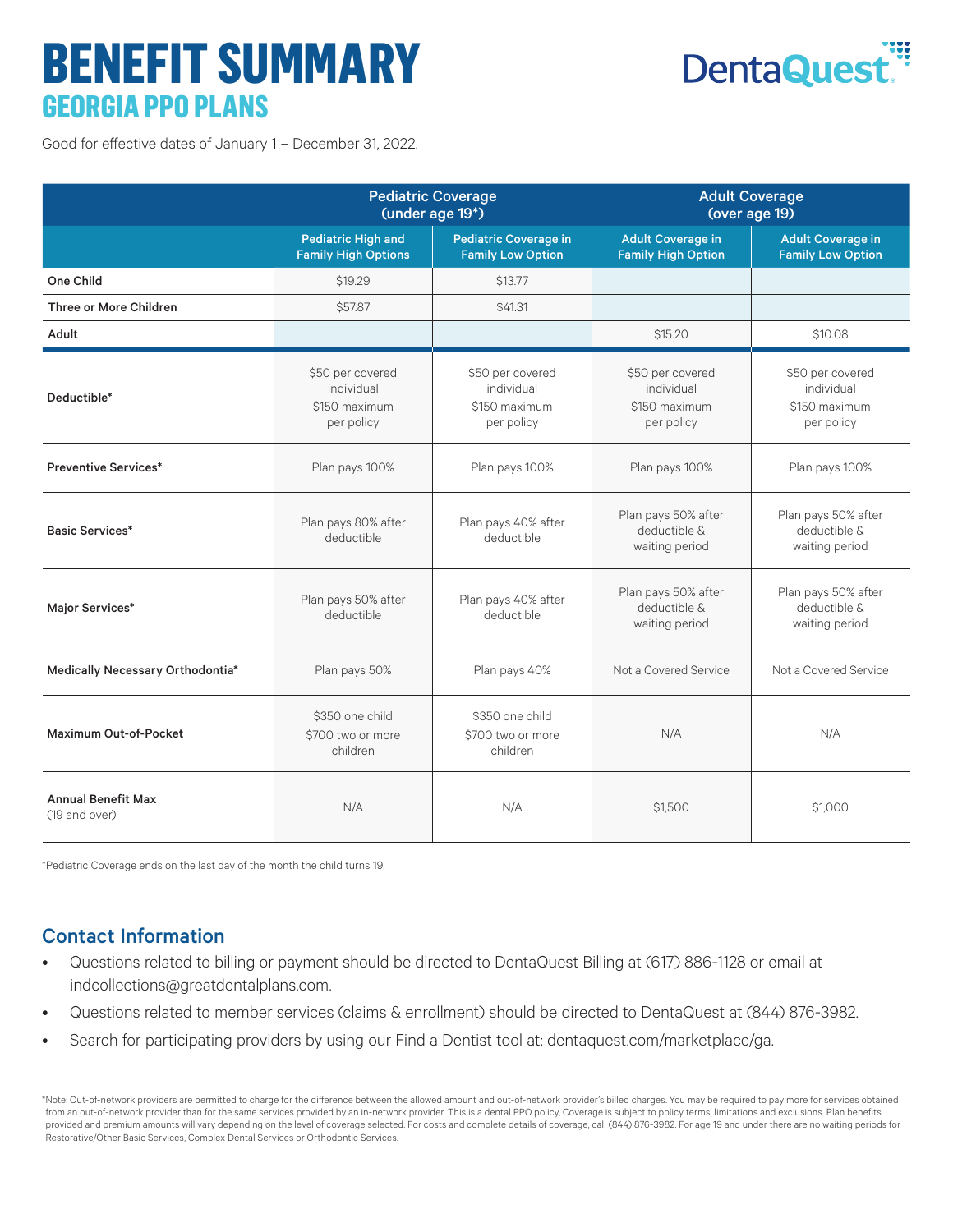## **COVERED SERVICES GEORGIA PPO PLANS**



These are only a sample of your benefits please see the full policy for more information on plan coverage.

#### Diagnostic and Preventive Services

#### No waiting period

Benefits are available for the following dental services to diagnose or to prevent tooth decay and other forms of oral disease. These dental services are what most covered individuals receive during a routine preventive dental visit. Examples of these services include:

- Initial oral examination (including the initial dental history and charting of teeth) – once per dentist.
- Periodic exam once every six months.
- X-rays of the entire mouth once every 60 months.
- Bitewing x-rays (x-rays of the crowns of the teeth) once every six months when oral conditions indicate need.
- Single tooth x-rays as needed.
- Oral and facial photographic images.
- Study models and casts used in planning treatment.
- Routine cleaning, scaling and polishing of teeth once every six months.
- Fluoride treatment, topical fluoride, under the age 19:
	- Varnish: two every 12 months.
	- Topical application of fluoride (excluding prophylaxis): two every 12 months.
- Space maintainers required due to the premature loss of teeth – only for children under age 19 and not for the replacement of primary or permanent anterior teeth.
- Sealants on unrestored permanent molars, under age 19 – one sealant per tooth every 36 months.

#### Restorative and Other Basic Services

#### 6 month waiting period, for covered individual over age 19

Benefits are available for the following dental services to treat oral disease including: (a) restore decayed or fractured teeth; (b) repair dentures or bridges; (c) rebase or reline dentures; (d) repair or recement bridges, crowns and onlays; and (e) remove diseased or damaged natural teeth. Examples of these services include:

- Fillings consisting of silver amalgam and (in the case of front teeth) synthetic tooth color fillings. However, synthetic (white) fillings are limited to single surface restorations for posterior teeth. Multi-surface synthetic restorations on posterior teeth will be treated as an alternate benefit and an amalgam allowance will be allowed. The patient is responsible up to the dentist's charge.
- Stainless steel crowns, under age 19 limited to one per tooth in 60 months.
- Simple tooth extractions.
- General anesthesia only when necessary and appropriate for covered surgical services and only when provided by a licensed, practicing dentist.
- Repair of dentures or fixed bridges. Recementing of fixed bridges.
- Rebase or reline dentures once every 36 months, six months after initial installation.
- Tissue conditioning.
- Repair or recement crowns and onlays.
- Adding teeth to existing partial or full dentures.
- Palliative (emergency) treatment of dental pain minor procedures.
- Periodontal maintenance under age 19 four in 12 months following active periodontal therapy.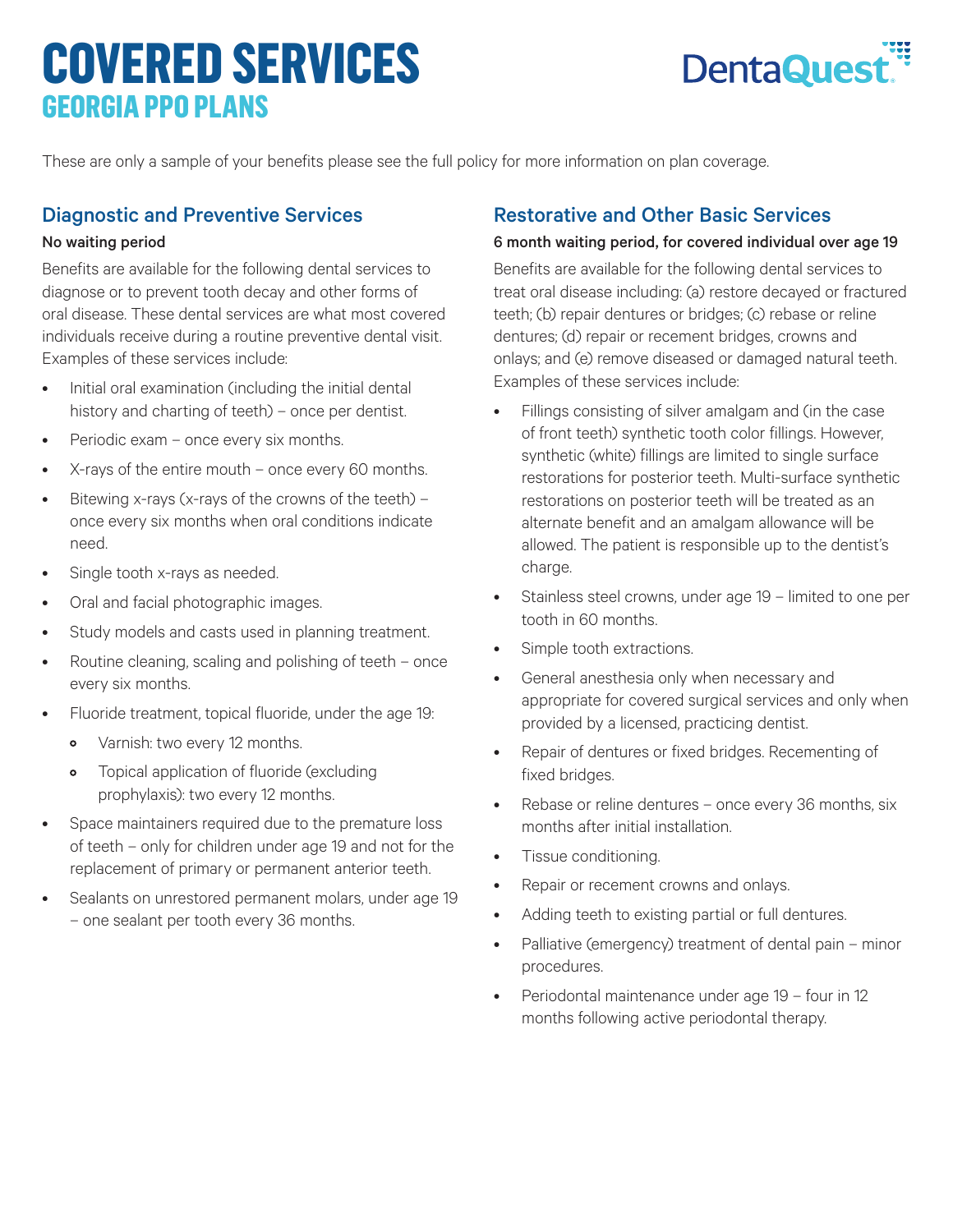# **COVERED SERVICES GEORGIA PPO PLANS**



## Major (Complex) Dental Services

#### 12 month waiting period, for covered individual over age 19

Benefits are available for the following dental services and supplies to treat oral disease including: replace missing natural teeth with artificial ones; remove diseased or damaged natural teeth and restore severely decayed or fractured teeth. Examples of these services include:

- Certain surgical services to treat oral disease or injury. This includes surgical tooth extractions and extractions of impacted teeth.
- Periodontal maintenance over age 19 four in 12 months following active periodontal therapy.
- Periodontal services to treat diseased gum tissue or bone including the removal of diseased gum tissue (gingivectomy) and the removal or reshaping of diseased bone (osseous surgery). Periodontal benefits are determined according to our administrative "Periodontal Guidelines."
- Endodontic services for root canal treatment of permanent teeth including the treatment of the nerve of a tooth, the removal of dental pulp, and pulpal therapy. Vital pulpotomy is limited to deciduous teeth.
- Dentures and bridges:
	- Complete or partial dentures and fixed bridges including services to measure, fit and adjust them – once each 60 months.
	- Replacement of dentures and fixed bridges, but only when they cannot be made serviceable and were inserted at least 60 months before replacement.
- Crowns, onlays and inlays as follows, but only when the teeth cannot be restored with the fillings due to severe decay or fractures:
	- Initial placement of crowns, onlays and inlays.
	- Replacement of crowns, onlays and inlays once each 60 months per tooth.
- Implants only for dependents under age 19.

## Medically Necessary Orthodontics

#### No waiting period

Covered orthodontic services are limited to medically necessary orthodontic treatment for individuals under age 19. Medical necessity will be determined by the Plan after review of the orthodontic case records, which must be submitted for approval prior to the commencement of treatment.

#### **Exclusions**

- Experimental care procedures that have not been sanctioned by the American Dental Association, or for which no procedure codes have been established.
- A dental service or procedure that is not described as a benefit in this Policy.
- Services that are rendered due to the requirements of a third party, such as an employer or school.
- Services that are covered by a health insurance policy or similar coverage in which you are enrolled.
- Travel time and related expenses.
- An illness or injury that we determine arose out of and in the course of your employment.
- A service for which you are not required to pay, or for which you would not be required to pay if you did not have coverage under this Policy.
- An illness, injury, or dental condition to the extent for which benefits are provided in one form or another through a government program other than Medicaid or Medicare.
- A method of treatment more costly than is customarily provided. Benefits will be based on the least costly method of treatment.
- A separate fee for services rendered by interns, residents, fellows or dentists who are salaried employees of a hospital or other facility.
- Any charges related to appointments with your dentist that you fail to keep.